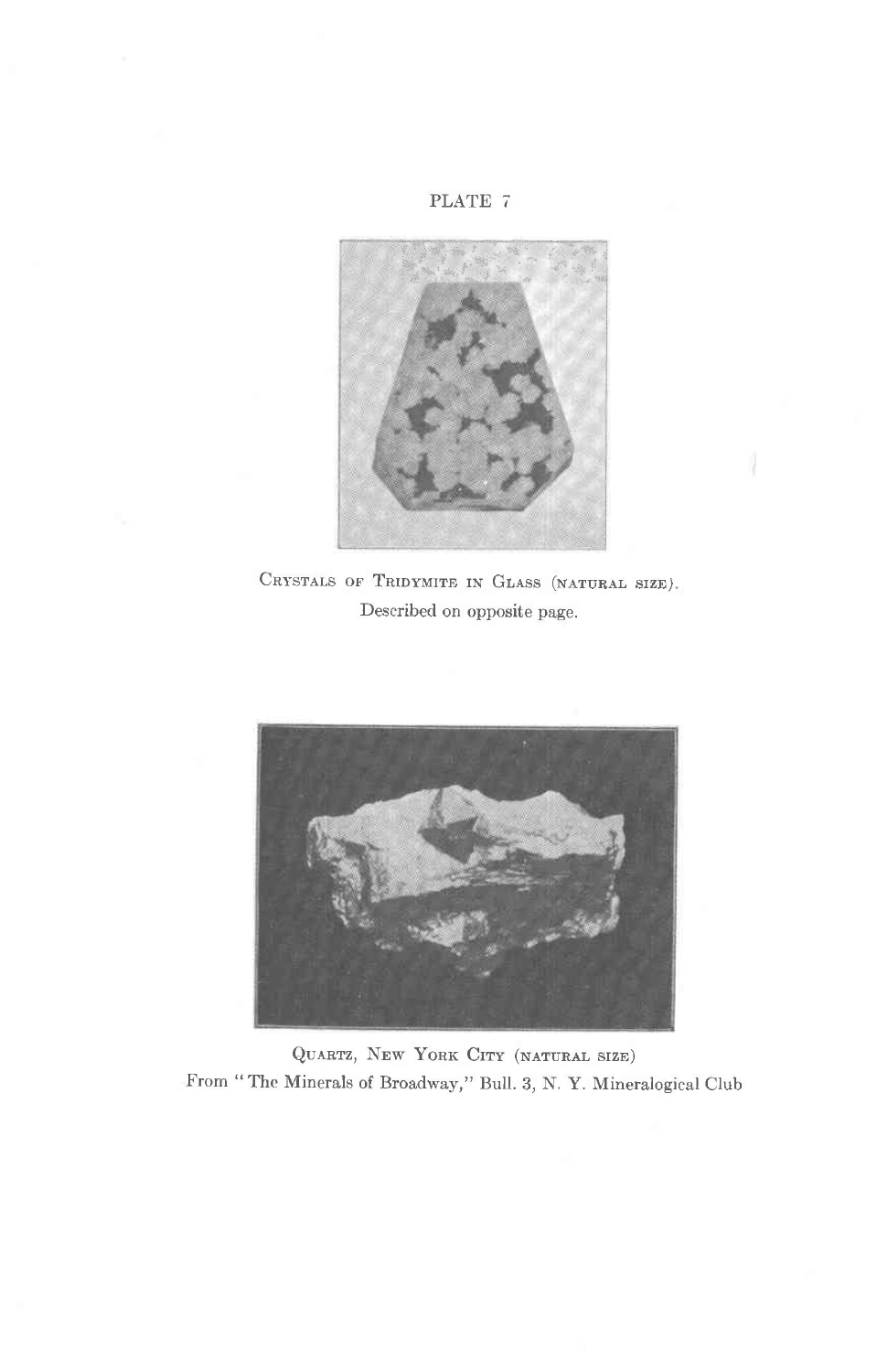# THE AMERICAN MINERALOGIST

# VOL. 4 JUNE, 1919 No. 6

## TRIDYMITE CRYSTALS IN GLASS

#### N. I,. BOWEN

Queen's Uniuersily

In a recent paper, Le Chatelier<sup>1</sup> describes an example of devitrification of glass in which the formation of crystals of tridymite has occurred. The phenomenon took place under very unusual circumstances that were particularly favorable for the formation and growth of crystals. In a glass factory at Baccarat, France, work was interrupted on August 25, 1914, as a result of the occupation of the factory by German troops. The French workmen, with characteristic optimism, did not extinguish their fires but merely turned them low in the expectation of returning shortly. Twenty days elapsed before their hopes were realized and, in the meantime, the glass had been maintained at a temperature<br>in the neighborhood of  $800^{\circ}$  C. The glass was found to contain in the neighborhood of  $800^{\circ}$  C. crystals in radiating groups of thin plates, that were determined by Le Chatelier as tridymite.

Such exceptionally favorable conditions for the formation of crystals in glass are not likely to be duplicated. It is of interest to note, therefore, that in the mineral collection made by Professor William Nicol at Queen's University, there is a specimen of glass that shows exactly the same phenomenon. The crystals are in spherulite-like forms that are made up of thin plates in radiating groups very similar to those described by Le Chatelier but of smaller dimensions. The specimen had been cut into a conventional shape and polished and it was not desirable to break it, but with a file a small scratch was made on one edge where a group of crystals lay at the surface and the powder so obtained was examined in immersion liquids under the microscope. The crystals were thus found to have the optical properties of tridymite and the refractive index of the glass was found to be 1.56. This index corresponds with that of a Iight flint

1 Bull. soc. franc. min.,39, 150, 1916.